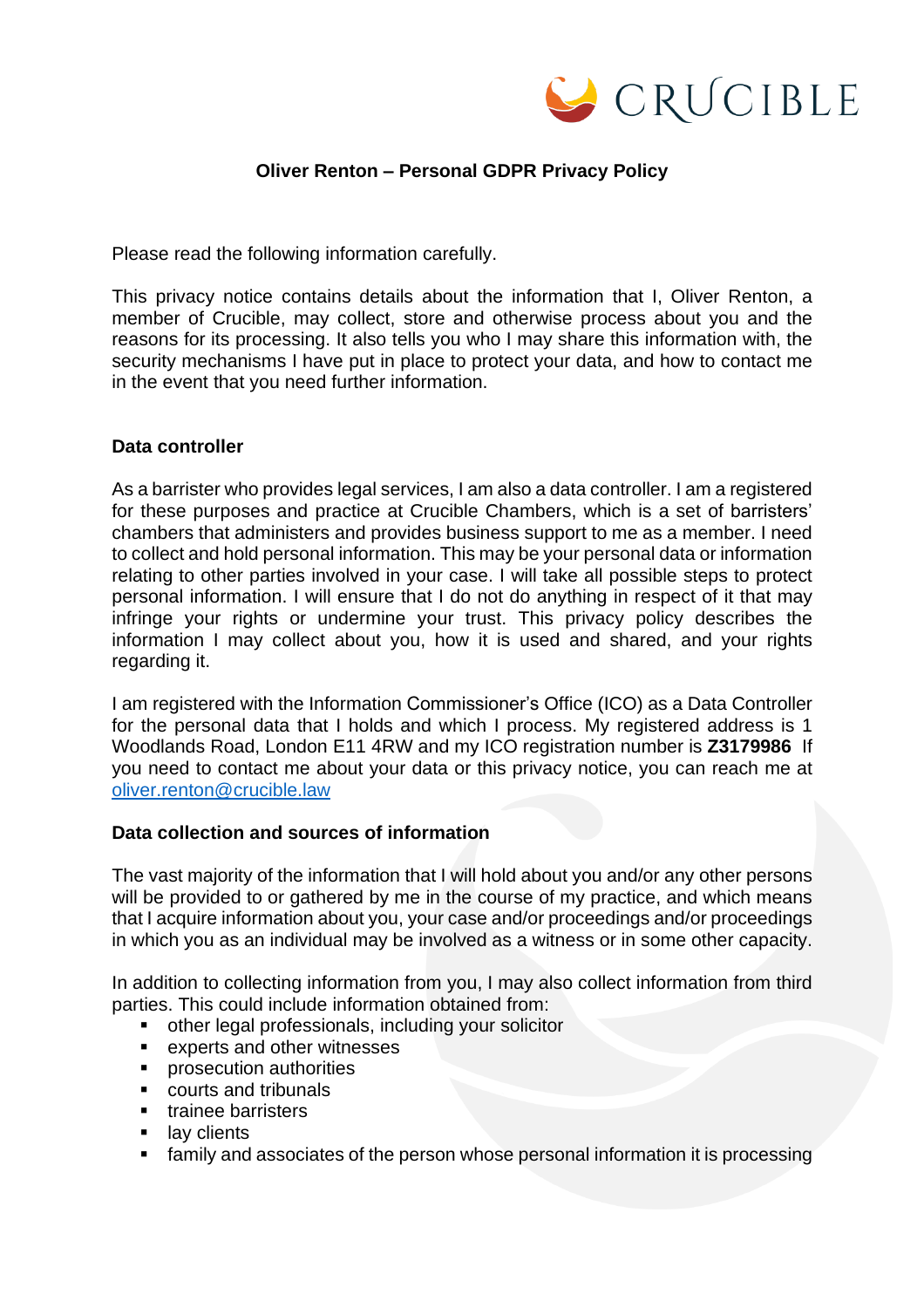

- in the event of a complaint being made, Crucible's Head of Chambers, other members of Chambers who deal with complaints, the Bar Standards Board, and the Legal Ombudsman
- other regulatory authorities
- current, past or prospective employers
- education and examining bodies
- business associates, professional advisers and trade bodies, e.g. the Bar Council
- the general public in relation to the publication of legal judgments and decisions of courts and tribunals.
- data processors, such as Chambers staff, IT support staff, email providers, data storage providers
- public sources, such as the press, public registers and law reports.

# **What data might I process about you?**

I will collect and process personal data and special categories of **personal data** as defined in the General Data Protection Regulations (the GDPR). This may include a person's:

- Name
- **Email address**
- Phone number
- Address
- Payment or bank details
- Date of birth<br>■ Next of kin de
- Next of kin details
- **EXECT** Identification documentation, such as passport and driving licence for the purposes of money laundering checks, and KYC
- Details pertaining to education and employment
- **EXECUTE:** Information on your background & current circumstances
- Financial information.

Where relevant, I may also need to process **special category personal data** that reveals your:

- Racial or ethnic origin
- Political opinions
- Religious and philosophical beliefs
- Trade union membership
- Genetic data
- Biometric data for the purpose of uniquely identifying a natural person
- Data concerning physical and mental health
- Sex life and sexual orientation.

I will also collect and/or process personal data relating to criminal convictions and offences, criminal proceedings, outcomes, sentences, and related security measures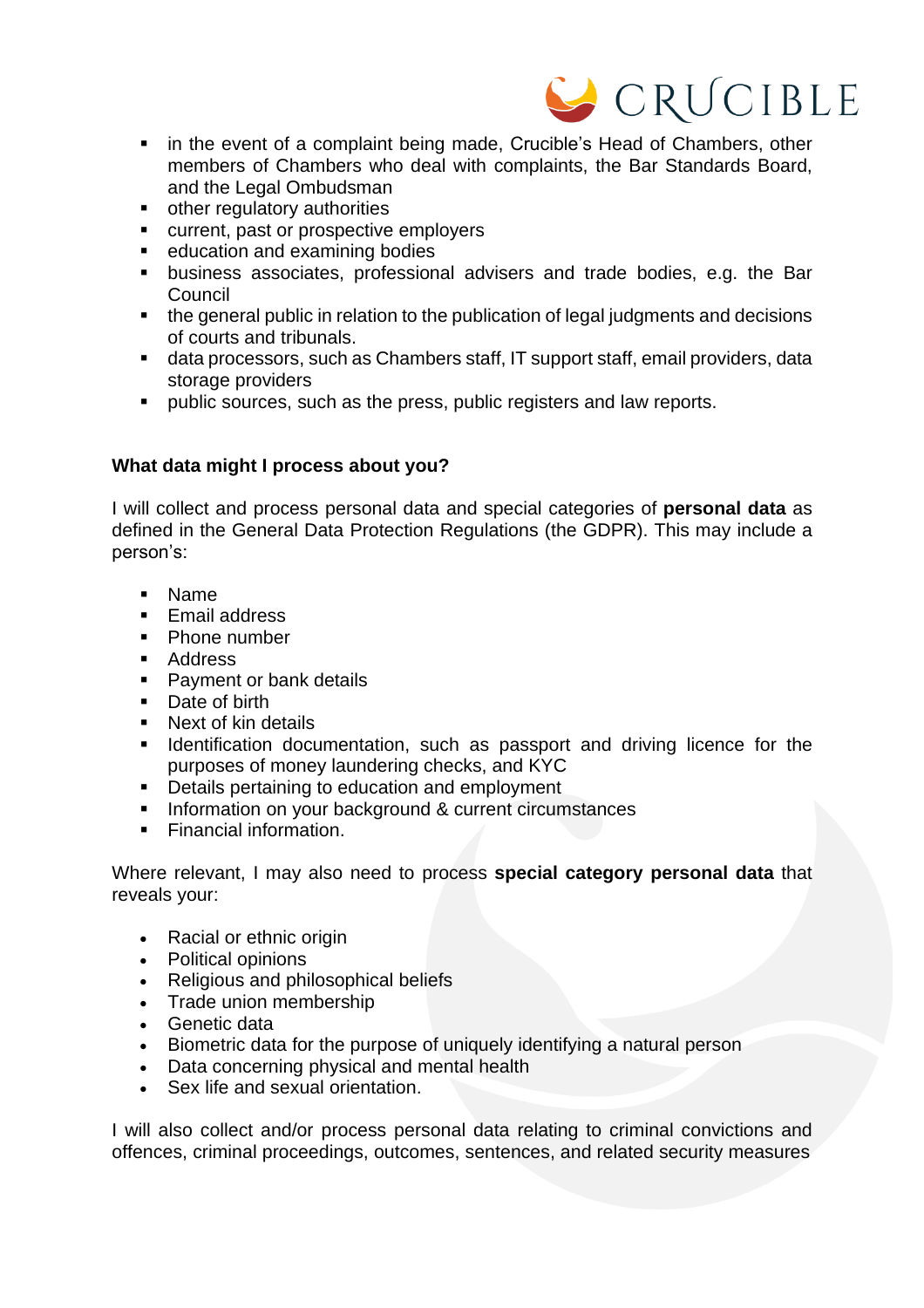

as well as other personal data relevant to instructions that are provided to me so that I can provide legal services, including data specific to the instructions in question.

# **The lawful bases I rely upon for processing your information**

The GDPR requires all individuals and organisations that process personal data to have a lawful basis for doing so. The lawful bases identified in the GDPR that I rely upon are as follows:

- **Consent of the data subject** where this required, I will ensure that it has specific consent for processing data.
- **To provide legal services to you**
- **Performance of a contract with the data subject or to take steps to enter into a contract.**
- **Compliance with a legal obligation** to comply with various regulatory and professional obligations, e.g. maintaining a record of my cases as required by the Bar Standards Board, who regulate me, and maintaining accurate records in support of tax returns filed with HMRC both for myself and Crucible Law Ltd, and to ensure that records are maintained for individual members of Crucible to discharge their obligations to HMRC as a Head of Crucible and a Director of Crucible Law Ltd.
- **The legitimate interests of my business or a third party, except where such interests are overridden by the interests, rights or freedoms of the data subject.**

Examples of legitimate interests include:

- Where the data subject is a client of or in the service of the controller;
- Processing is necessary in order to enable the provision of legal services and advice;
- Processing is necessary to check for potential conflicts of interest in relation to future potential cases;
- Processing is necessary for money laundering checks, and specifically KYC obligations placed on Crucible by the law.
- Processing is necessary in order to be able to respond to complaints or potential future complaints;
- Processing is necessary to ensure network and information security, including preventing unauthorised access;
- For purposes of practice management, accounting and debt recovery;
- For completion of professional regulatory requirements;
- Processing for direct marketing purposes, to promote and market my and/or Crucible's services or to prevent fraud; and
- Reporting threats to public security.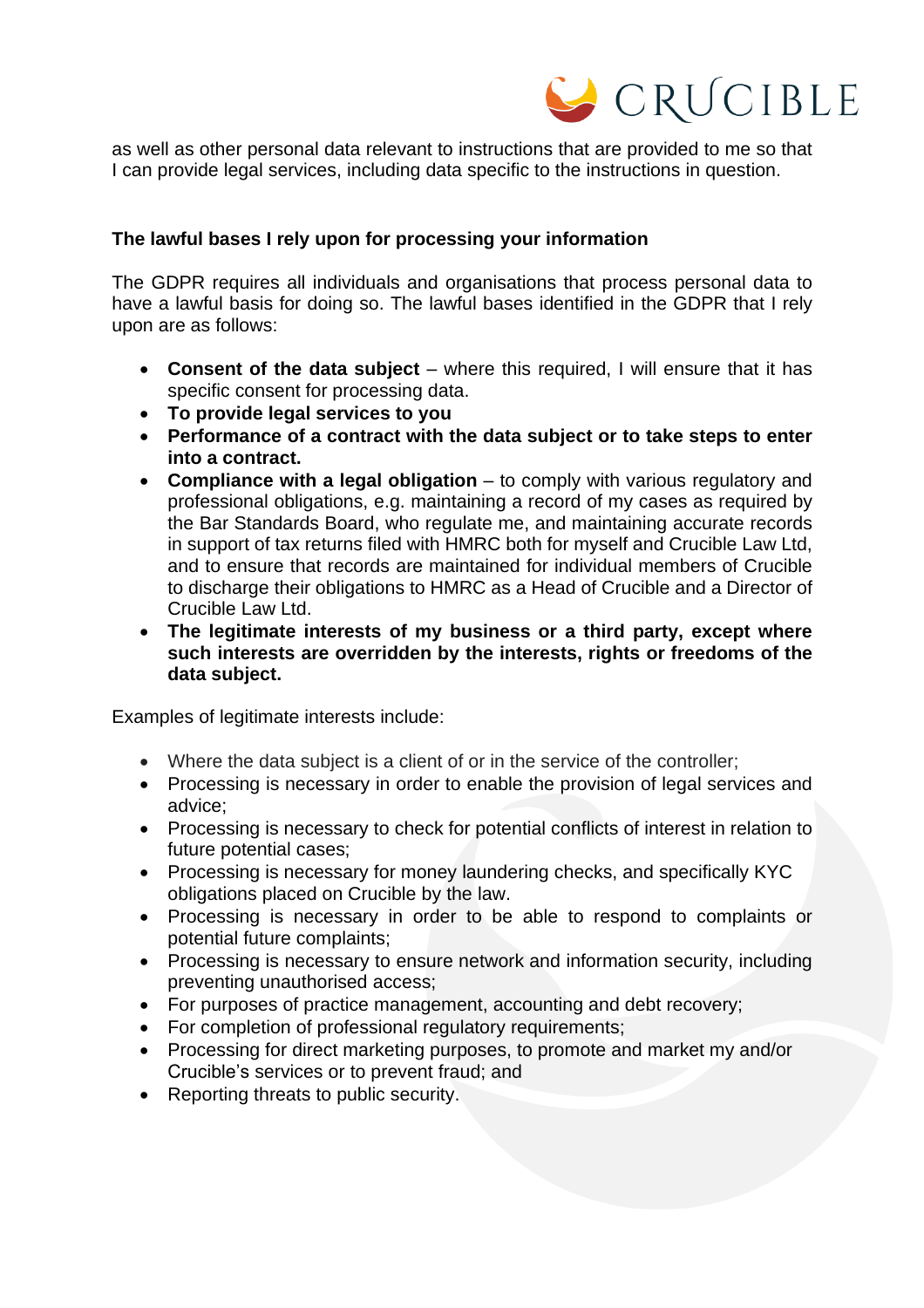# **Special category processing**



I will process special category data when:

- 1. I have explicit consent to do so; or
- 2. It is necessary for the exercise or defence of legal claims or judicial acts.

# **Criminal data processing**

I will process data relating to criminal offences where it is necessary for:

- The purpose of, or in connection with, any legal proceedings;
- The purpose of obtaining and / or providing legal advice and services; or
- The purposes of establishing, exercising or defending legal rights.

# **I will use your information to:**

- Ensure that I can provide legal advice and representation;
- Ensure that I can assist in training pupils and mini pupils;
- Investigate and address your concerns;
- Communicate with you about news, updates and events;
- Investigate or address legal or regulatory proceedings relating to your use of one of Crucibles barristers services, including making or responding to complaints or potential complaints or to deal with other regulatory issues connected to their professional role or as otherwise allowed by applicable law as a member of Crucible;
- Assist in any tendering or panel membership applications;
- Assist in any other applications for the purpose of professional development or career progression;
- Communicate legal updates and judgments to other legal professionals;
- For marketing purposes;
- Keep accounting records and carry out office administration;
- Checking for potential conflicts of interest in relation to future potential cases;
- Carry out anti-money laundering and terrorist financing checks as required by law; or
- As otherwise required or permitted by law.

### **I may share your personal data with:**

- Instructing solicitors or other lawyers involved in your case;
- Courts and tribunals;
- A pupil or mini pupil, under another barristers training;
- Opposing counsel, for the purposes of progressing or resolving the case;
- Expert and other witnesses, for the purposes of progressing or resolving the case;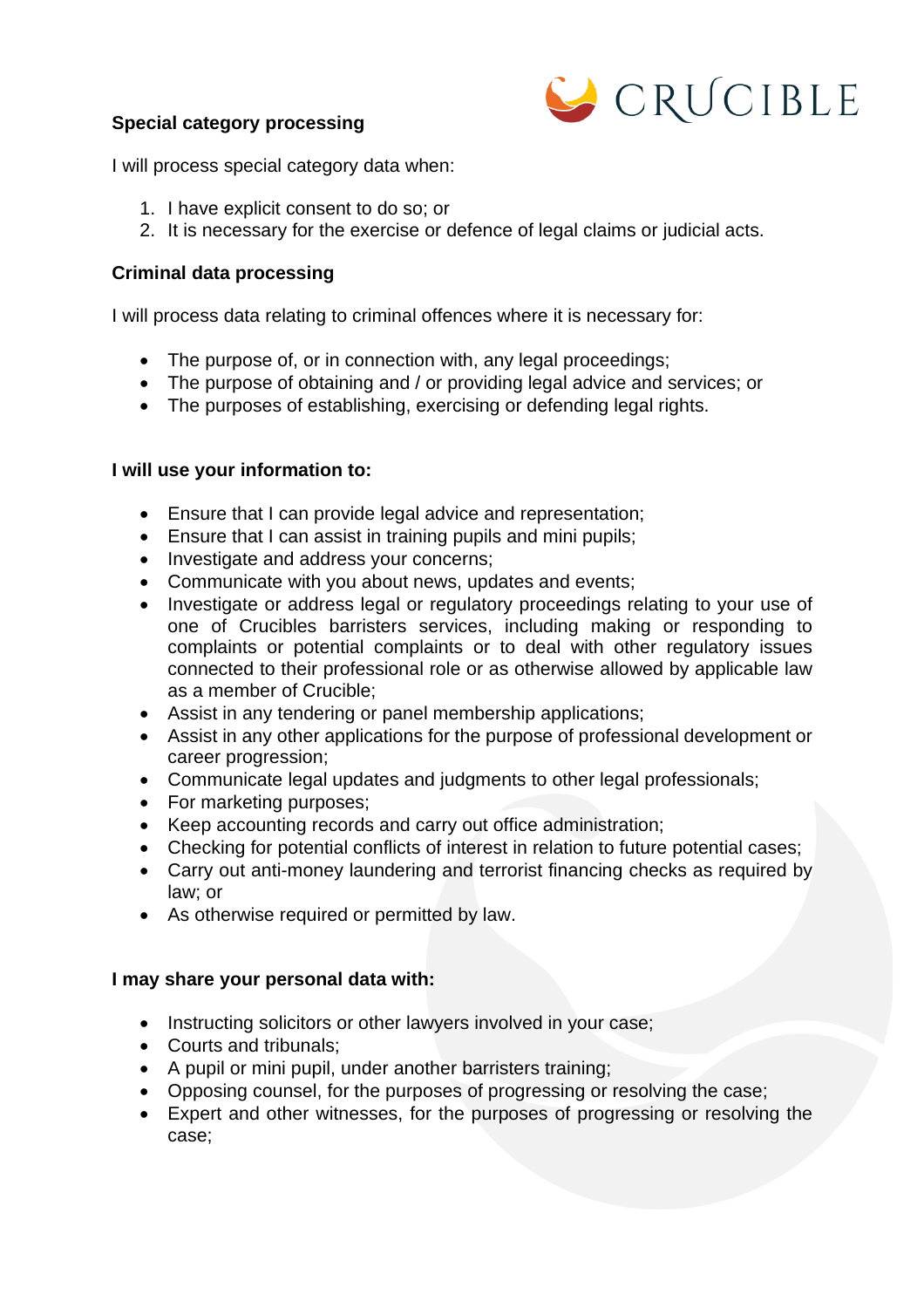# CRUCIBLE

- Crucibles management and staff who provide administrative services, including data processors, such as Chambers IT support staff, email providers and data storage providers;
- The Bar Standards Board or legal advisors in the event of a dispute or other legal matter that concerns one of Crucible's members;
- Law enforcement officials, government authorities, or other third parties to meet any legal obligations placed on me and on me as a member of Crucible;
- Legal directories, for the purpose of professional development;
- Any relevant panel or tendering committee, for the purpose of professional development;
- Accountants and banking officials;
- Family and associates of the person whose personal information I am processing
- In the event of any complaint, as a member of Crucible, and other members of Crucible who deal with complaints, the Bar Standards Board, other relevant regulators or arbitrators and / or the Legal Ombudsman;
- Third party funders of your legal fees where necessary to ensure the continuation of funding; and
- Any other party where I may ask you for consent, and you consent, to the sharing.

I may be required to provide your information to regulators, such as the Bar Standards Board, the Financial Conduct Authority or the Information Commissioner's Office. In the case of the Information Commissioner's Office, there is a risk that your information may lawfully be disclosed by them for the purpose of any other civil, criminal or regulatory proceedings, without our consent or yours, and this can include privileged information.

I may be required to disclose your information to the police or intelligence services, where, as stated, I am required or permitted to do so by the law.

# **Transfers to third countries and international organisations**

I will not intentionally transfer any personal data to third countries or international organisations except as is necessary for providing legal services or for any legal proceedings.

This privacy notice is of general application and as such it is not possible to state whether it will be necessary to transfer your information out of the EEA in any particular case. However, if you reside outside the EEA or your case involves courts, tribunals, funding parties or investigatory authorities outside of the EEA, then it may be necessary to transfer some of your data to that country outside of the EEA for that purpose. If you are in a country outside the EEA or if the instructions you provide come from outside the EEA, then it is inevitable that information will be transferred to those countries. If this applies to you and you wish additional precautions to be taken in respect of your information, please indicate this to me when you give your initial instructions.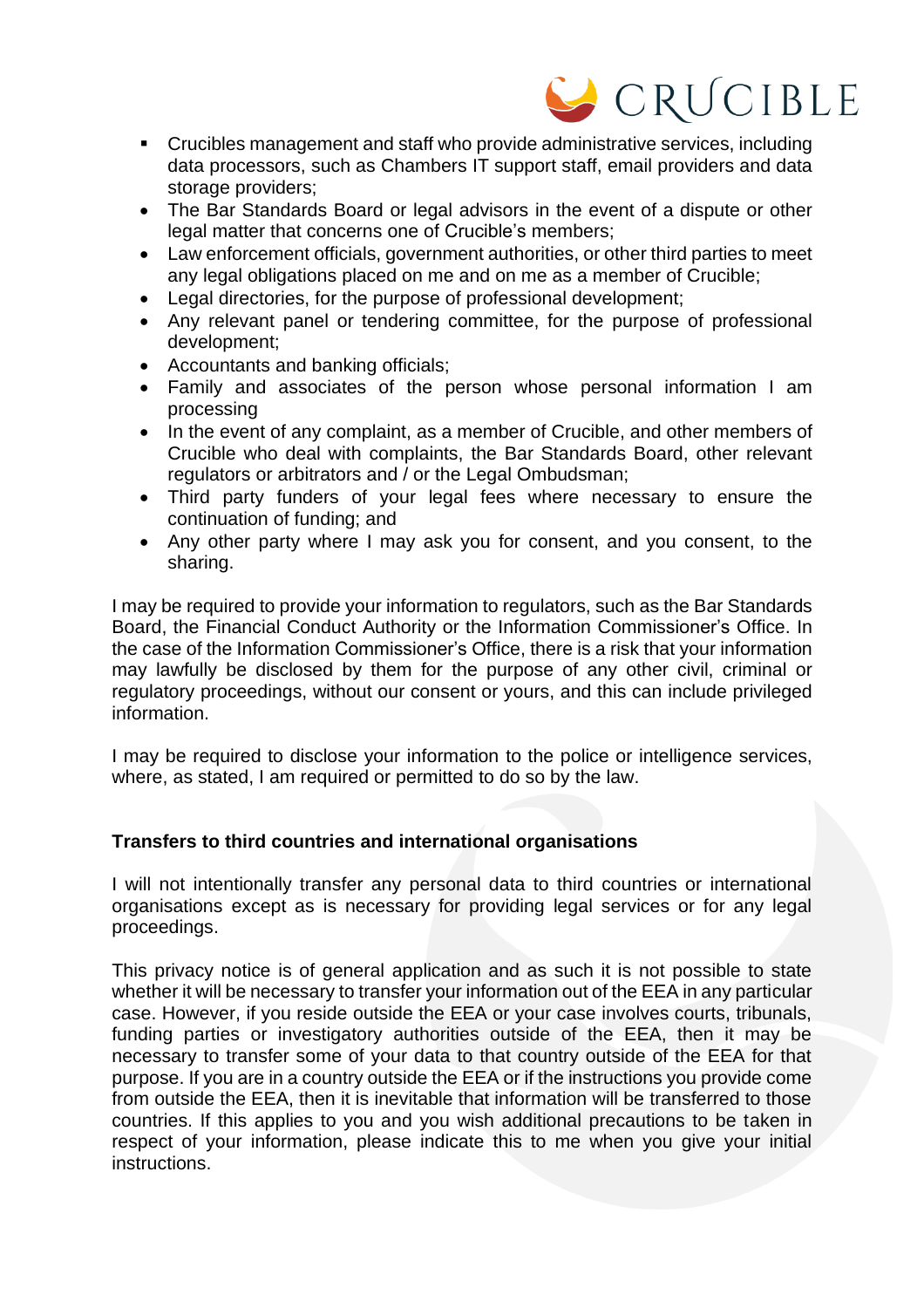

Some countries and organisations outside the EEA have been assessed by the European Commission and their data protection laws and procedures found to show adequate protection. The list can be found [here.](https://ec.europa.eu/info/law/law-topic/data-protection/data-transfers-outside-eu/adequacy-protection-personal-data-non-eu-countries_en#dataprotectionincountriesoutsidetheeu) Most do not. If your information has to be transferred outside the EEA, then it may not have the same protections and you may not have the same rights as you would within the EEA. Should it become necessary that any of your personal data be transferred to third countries, Crucible will seek your express prior consent before this is done.

# **How I will store and retain your personal data**

I will usually store your information on a computer or another electronic device. Each device I use is encrypted, and password protected, with a minimum 9 digit pass key to it. Where appropriate entry can be gained through biometric data such as my fingerprint or face recognition system with the device, that is also used.

Data to which I will have access and process can also be stored electronically on the Crown Court Digital Case System, on chambers' diary / case management system and / or on chambers' email and OneDrive system. Each of these systems are subject to password and encryption protections.

Where your information is supplied to me on an independent electronic device such as an external hard drive, a CD Rom or USB stick I will comply with my Chambers Policy on information management and security. I will keep a data log of where I holds digital material, and when I receive new data through an **external** source (other than attachments to email), I log receipt of that data. The log will identify where that data will be stored once accessed or how it will be destroyed (once downloaded) or if it has been returned to you or the firm that has instructed me. In accordance with my wider professional obligations under the BSB Code rC15.5, I will also take all reasonable and necessary steps to ensure that your data is kept safe and confidential.

I will follow my own and Crucible's wider Information Management Policy, which includes protections afforded to data including the receipt and handling of physical papers. This policy is available on request.

### **How long will I retain your personal data for?**

I will retain your personal data while you remain a client or while it remains necessary for it to be retained in order for me to comply with my legal and / or regulatory obligations as to the maintenance of business records.

I will normally store all your personal data until at least 1 year after the expiry of any relevant minimum period set by our regulator or other authority for the retention of documentation.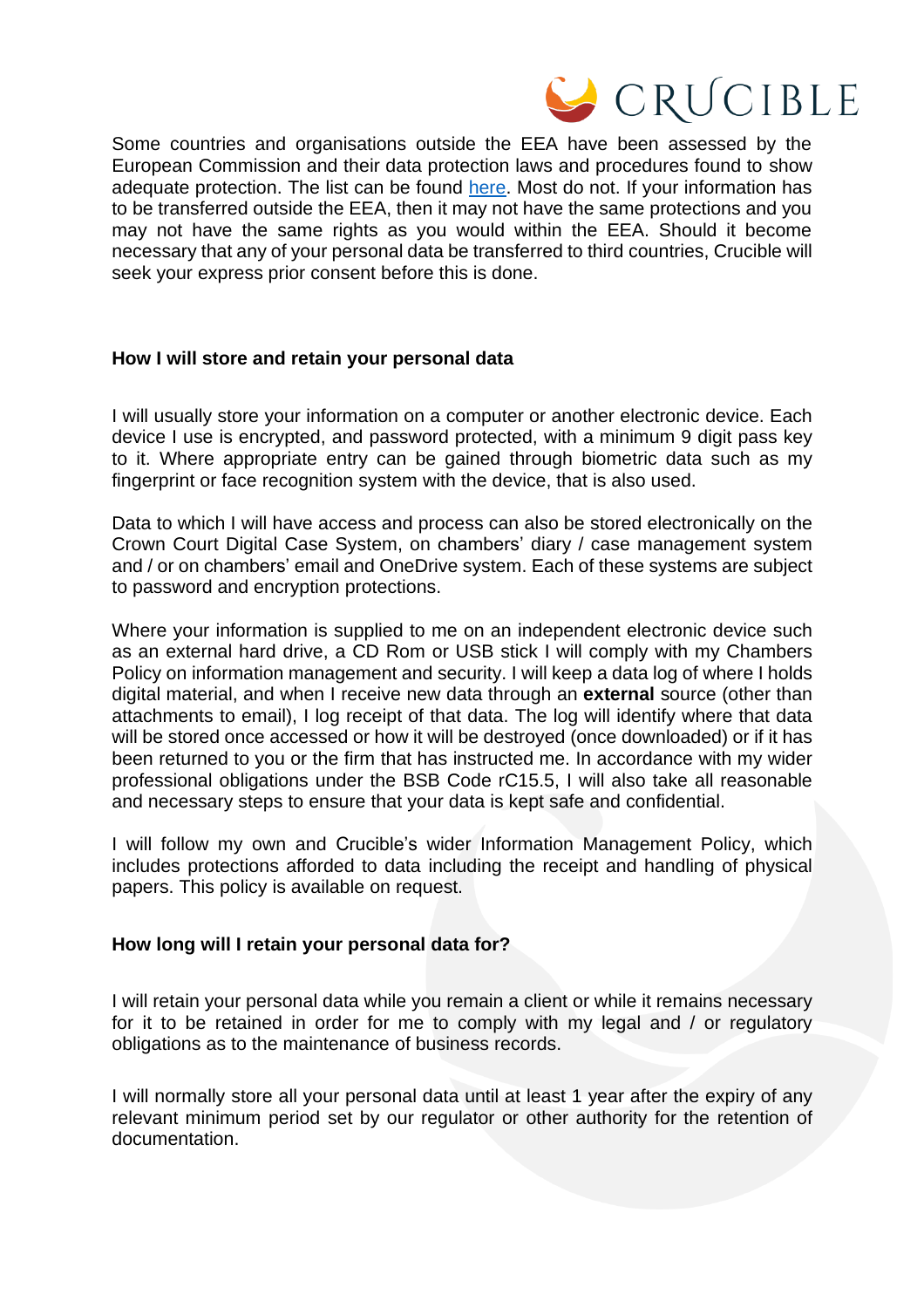Examples of such periods are:



- Those set by our regulator in order to ensure that records of dealings with your case are retained for a reasonable time for the purposes of any potential legal and/or regulatory proceedings (which may include appeal proceedings). The relevant period will usually be **6 years**, but this may be longer where the case includes information relating to a child or youth or someone who does not have the capacity to litigate themselves;
- Information related to anti-money laundering checks must by law be retained until **5 years** after the completion of the transaction or the end of the business relationship, whichever is the later; and
- Information provided to HMRC in respect of annual accounts and tax records must be retained for a period of at least **6 years**.

In each instance, the minimum period will be calculated by reference to the date when the last item of work was carried out, the date of the last payment being received or the date on which all outstanding payments are written off, whichever is the latest.

At least once a year, I will review the personal data which I retain. At the point of each review, any material in respect of which the relevant limitation period has expired and which no longer needs to be retained will be marked for deletion. A further retention period is likely to occur only where the information is needed for active legal proceedings, regulatory matters or complaints. Deletion will be carried out (without further notice to you) as soon as reasonably practicable after the data is marked for deletion.

Even where your personal data has been marked for deletion, however, I will continue to store some of your information in order to be able to carry out conflict checks for the rest of my career. However, this is likely to be limited to your name and contact details/ the name of the case/your company and any other parties' names and addresses that may be connected to your legal instruction. This will not include any special category information, as explained above.

Names and contact details held for marketing purposes will be stored indefinitely or until I am informed or become aware that you as an individual or you as a firm have ceased to be a potential client.

# **Your rights**

The GDPR gives you specific rights in terms of your personal data. For example, you have to be informed about the information I hold and what I may use it for; you can ask for a copy of the personal information I hold about you; you can ask me to correct any inaccuracies with the personal data I hold, and you can ask me to stop sending you direct mail, or emails, or in some circumstances ask me to stop processing your details. Finally, if I do something irregular or improper with your personal data, you can seek compensation for any distress you are caused or loss you have incurred.